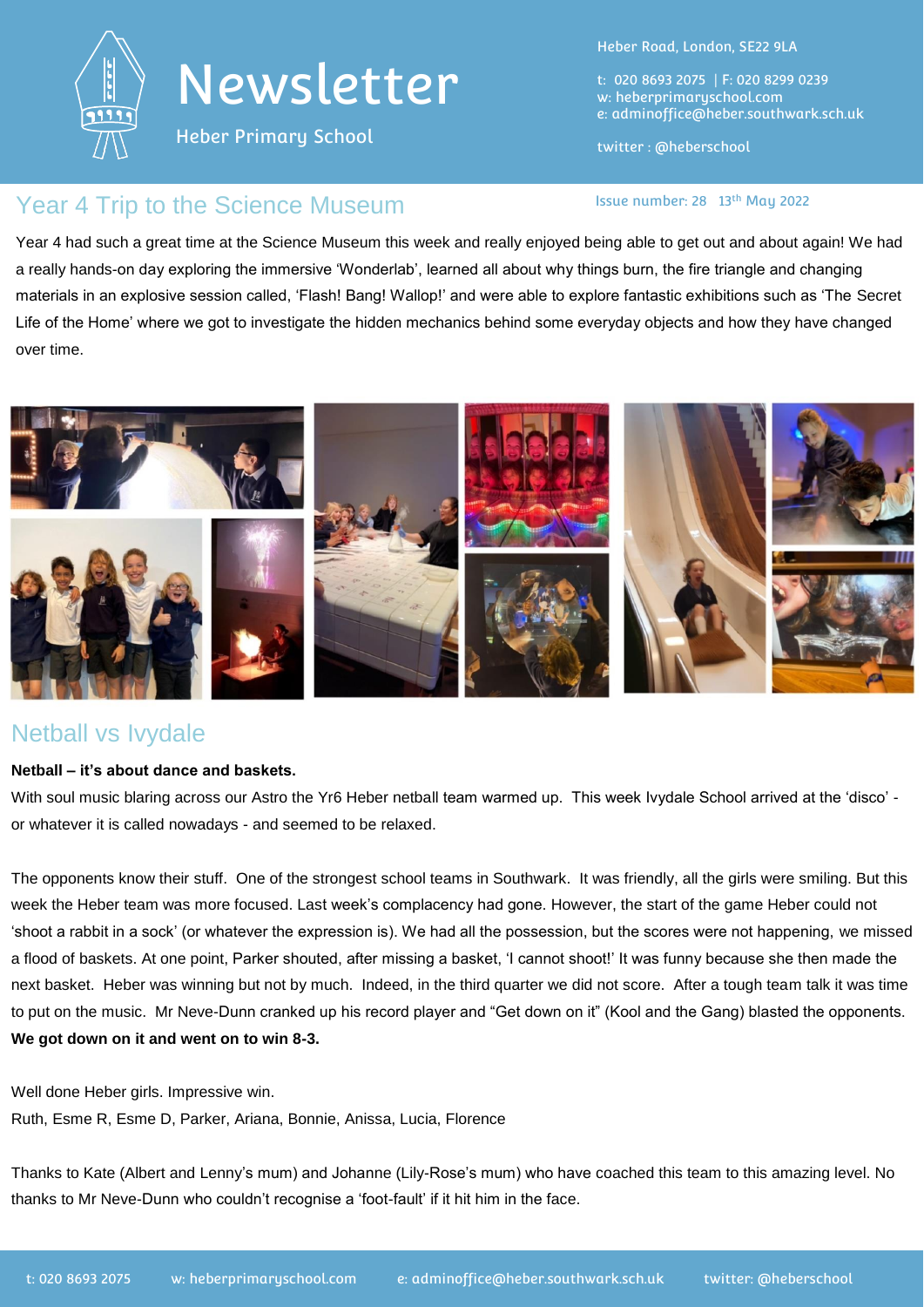

Heber Primary School

Heber Road, London, SE22 9LA

t: 020 8693 2075 | F: 020 8299 0239 w: heberprimaryschool.com e: [adminoffice@heber.southwark.sch.uk](mailto:adminoffice@heber.southwark.sch.uk)

twitter : @heberschool

#### Basketball vs Harris East Dulwich

#### **Basketball teams gets a record score.**

The mixed basketball team has now played 3 matches in 3 weeks. A big loss was followed by two wins. The plan is to let as many children as possible play for the team. We are not selecting one set of players for each match.

This week we welcomed local rivals Harris Primary School. They brought a slightly younger team than us. However, they have been well coached by their teacher who knows a lot more about basketball than Mr. Neve-Dunn.

Devontae played his first ever match for Heber in any sport. The smile on his face was immense. He was fully involved in a Heber team that was not going to take prisoners. The Heber team was mainly Yr6 the Harris team was only Yr5. This must have affected the score line. However, please shout from the rooftops of East Dulwich.

#### **Heber beat Harris 21 – 2!**

They are coming back next week for revenge. Watch this space. Well done to Anissa, Amy, Parker, Charles, Leo, Devontae, Max Lacey and Ibrahim.

#### Year 6 Enterprise Festival!

On Thursday 26<sup>th</sup> May, Year 6 will be holding their very own festival as part of their new and improved enterprise project. The project is part of our PSHE learning - with a focus on the economy strand. Children will have to manage a budget, plan and organise committees to come up with original ideas and raise money!

Two festivals will take place on the day - one for the younger children (Reception, Year 1 and Year 2) and one for the older children (Year 3, 4 and 5). The festival will include: a dance zone, a chill out zone and an entertainment zone.

Year 6 are asking for a donation of £2.00 for entry to the festival, although all children will be able to attend regardless of their donation. All money raised will go towards the Year 6 residential taking place in June. Children may like to bring more money to spend on refreshments.

Please keep an eye out for the flyer which will be sent out next week.

Thanks for supporting Year 6 as they come to the end of their time at Heber.

From Year 6

### Academic Excellence Awards

This week in our Merit Assembly we celebrated the successes of a child from each class, who excelled in their learning and produced some outstanding work. Well done to the following children:

Reception – Eliza (RC) and Louise (RP)

Year 1 – Cora (1DT) and Stanley (1H)

Year 2 – Jonas (2JP) and Eve (2S)

Year 3 – Nour (3KE) and Molly (3N)

Year 4 – Frankie (4C) and Linus (4N)

Year 5 – Arvin (5K) and Bogdana (5W)

Year 6 – Out at the park

#### Stars of the Week

Congratulations to the following children who were chosen as the Star of the Week for demonstrating our school values this week:

Reception – Finnian (RC) and Eliyan (RP) Year 1 – Abu (1DT) and Eliza (1H) Year 2 – Lila (2JP) and Aman (2S) Year 3 – Reon (3KE) and Chester (3N) Year 4 – Freya (4C) and Taliyah (4N) Year 5 – Kieron (5K) and Constance (5W) Year 6 – Out at the park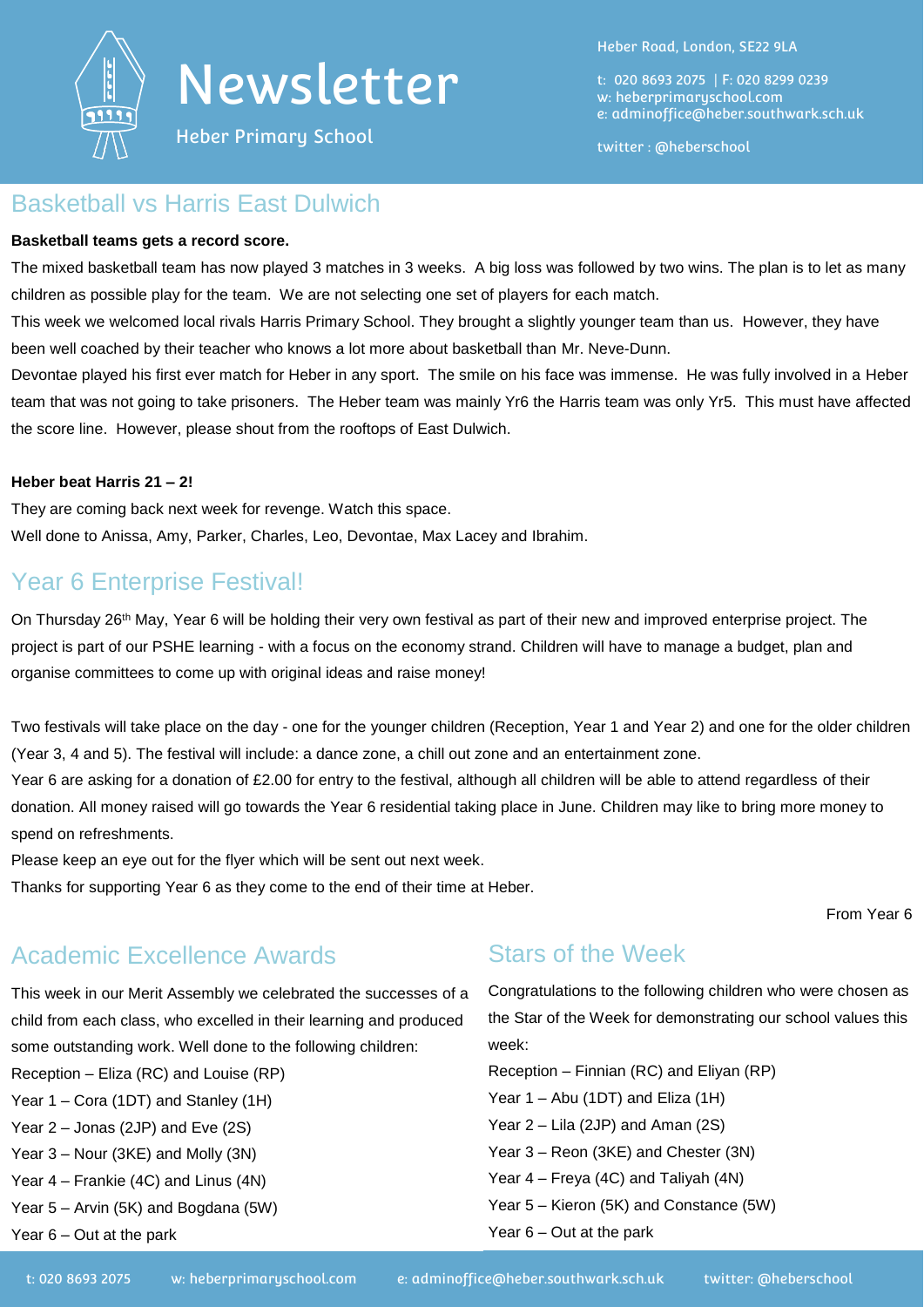



Heber Primary School

Heber Road, London, SE22 9LA

t: 020 8693 2075 | F: 020 8299 0239 w: heberprimaryschool.com e: [adminoffice@heber.southwark.sch.uk](mailto:adminoffice@heber.southwark.sch.uk)

twitter : @heberschool

#### This Week in Art

Year 6 worked together to mount and suspend their mixed media pieces as whole class hanging installations this week! Starting with two contrasting landscape imagery, the children began painting new imaginary scenes and journeys. Each frame represents their ideas surrounding displacement or lack of security, as well as freedom and those who manage to "break out of the box." So much variety and so impactful. Great work team!



### Year 3 Descriptive Writing

Year 3 have been working hard on their descriptive vocabulary. Linking their writing learning to their rainforest topic, they have been writing setting descriptions using a variety of techniques to immerse the reader in their stories. This wonderful writing is by Molly in 3KE.

While the exotic glowers suraged in the gentle breeze,<br>the lucious green covers swooshed about calmingly. The<br>sent of the blossoming glowers filled the endless air. The gree,<br>conditionsful butternies fluttered under the tr The birdsong was peaceful and silled your ears with grace<br>seelings. The furious, time type sprawled out gromb chind the<br>coulogul, steady and bold tree. The beautiful, graceful

Such a beautiful"

ersed.

peedi

air-that

you as

the leaver

scent

een tree

e bumpysg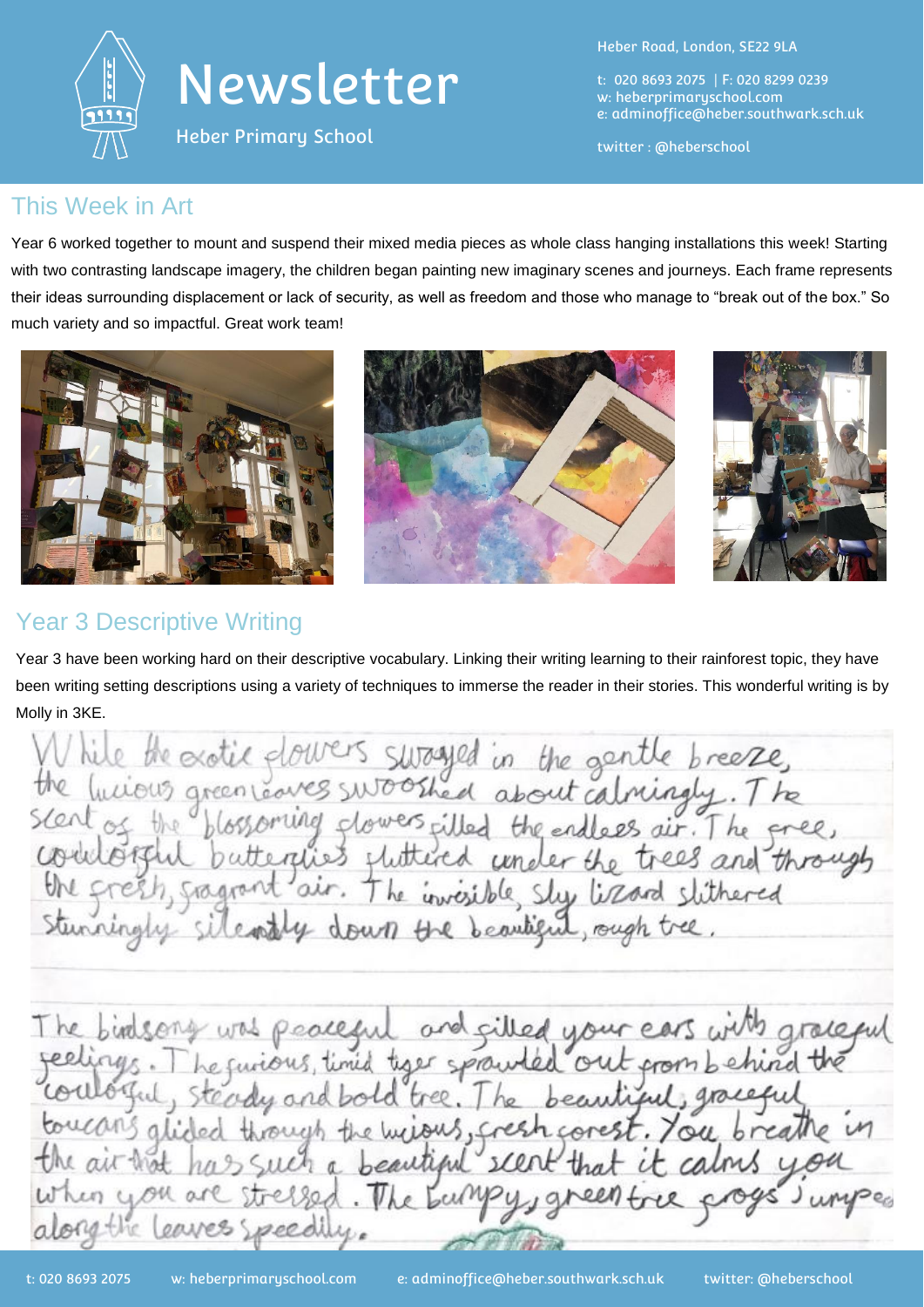

Heber Primary School

M

Heber Road, London, SE22 9LA

t: 020 8693 2075 | F: 020 8299 0239 w: heberprimaryschool.com e: [adminoffice@heber.southwark.sch.uk](mailto:adminoffice@heber.southwark.sch.uk)

twitter : @heberschool

New, Old and Updated P&F Diary Dates

**International Evening – Friday 20th May 2022, 3.30pm set-up for** 

Hopefully all the kids have come home with a form to complete and return to school if you are able to bring along any kind of world food,

music or traditional costume to this event next week. If not, simply come along to learn, taste and enjoy.

All families are welcome. We can't wait to see you there!

**A Night at the Races – Friday 17th June 2022, Heber School**

**\*\*NEW DATE\*\* for June Coffee Morning – Friday 24th 2022, 9-**

You know the drill. Coffee, cake and chat! Younger children very welcome. Thought we'd try a Friday to mix things up and hopefully

Horses, hats and hooch at Heber after hours for the grownups… a nod to Ascot! Keep the night free. It's coming together so we'll let you know

**MAY-JULY 2022**

more very soon!

**10.30am, Heber School**

entice some extra Heber parents/carers!

**4pm start, Heber School**

### INTERNATIONA EVENING Celebrating Diversity at

#### **FOR**  $\overline{4}$   $\overline{P}$ M HEBER SCHOOL FREE EVENT LORDSHIP LANE PLAYGROUND

 $\bullet$  $\bullet$ 

D<sub>A</sub>

All Heber families are invited to attend - we can't wait to see you!

'Make or taste foods from around the world "Wear traditional costume 'Share music, art and stories 'Come learn and have fun

Funding available if you need it for ingredientsplease speak to your class teacher.



### Special mentions for Music

Ms. Lucy's special mentions for excellent effort in music this week:

- Xavier 1H was focused and concentrating throughout the lesson, even when it was noisy.
- Kaya from 1DT super dancing, singing, listening and rhythm making.
- AY in 2S deserves a special mention for his excellent dancing in Rippling Rhythm.
- Dorothy in 3KE showed resilience when working out the Hot Dog tune on the chime bars.
- Meera from 4C demonstrated good listening skills working out the instruments in the recorded music.
- Bogdana in 5W is making excellent progress singing in English, and working on her ukulele chords.

| <b>House Points</b> | dad we are<br>ar wegan buy<br><b>Ndume</b> | <b>Valdez</b> | <b>COLOUE</b><br>BUIE IS THE<br>MULK GIVING UN<br><b>Mycroft</b> | <b>Rigal</b> |
|---------------------|--------------------------------------------|---------------|------------------------------------------------------------------|--------------|
| <b>Weekly Total</b> | 512                                        | 503           | 539                                                              | 492          |
| <b>Term Total</b>   | 1815                                       | 1815          | 1841                                                             | 1792         |